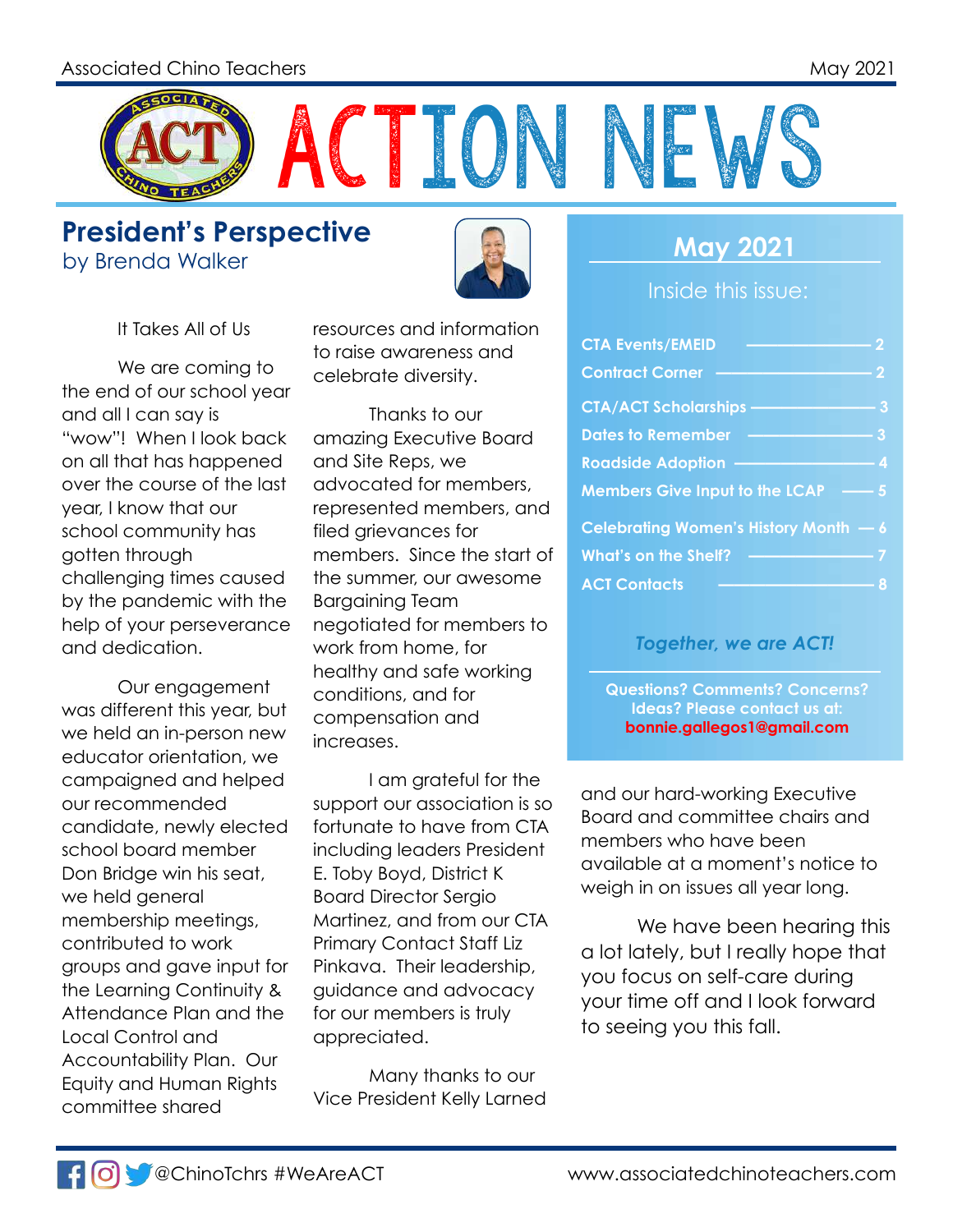### **2021 CTA WHO Award**

Congratulations to Chaparral Elementary teacher Chau Nguyen, this year's ACT choice. Chau has been an active member of our association. She is the chair of our Equity & Human Rights committee and consistently shares resources and information that support all members and students. Chau is also an active member of the Political Action Committee and has been a site rep.





ACT 2021 Delegates

Cathy Lopez Chau Nguyen Brenda Walker Debi Woolery





### **Article 12 — Working Conditions**

Article 12.18

Support a unit member's right to expect professional treatment from all District personnel.

Conversely, unit members shall be expected to conduct themselves in the same manner.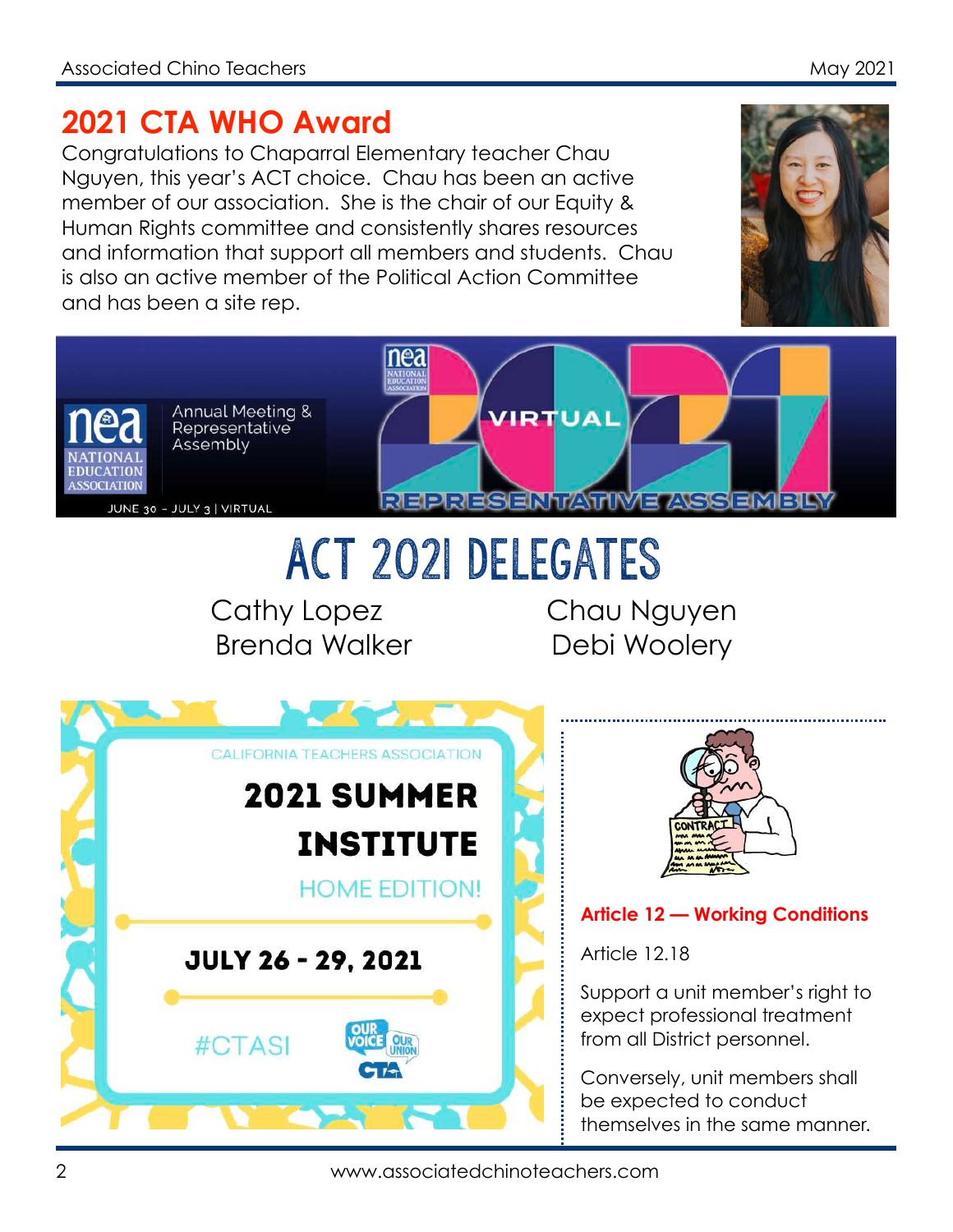## ACT Recognition Awards for 2020-2021





### **Elementary Teacher of the Year Adelina Celis**

Resource Specialist at Chaparral Elementary School

### **Secondary Teacher of the Year Rodrigo Belloso**

Social Studies Teacher at Don Lugo HS

### **Counselor of the Year Kathie Spaun**

 Counselor at Chino Hills HS

### **Nurse of the Year Sherry Ma, RN** Staff Nurse/Lead Nurse

District-Wide

### P**sychologist of the Year Modell McEntire**

Psychologist at Don Lugo, Buena Vista, and Boys Republic







www.associatedchinoteachers.com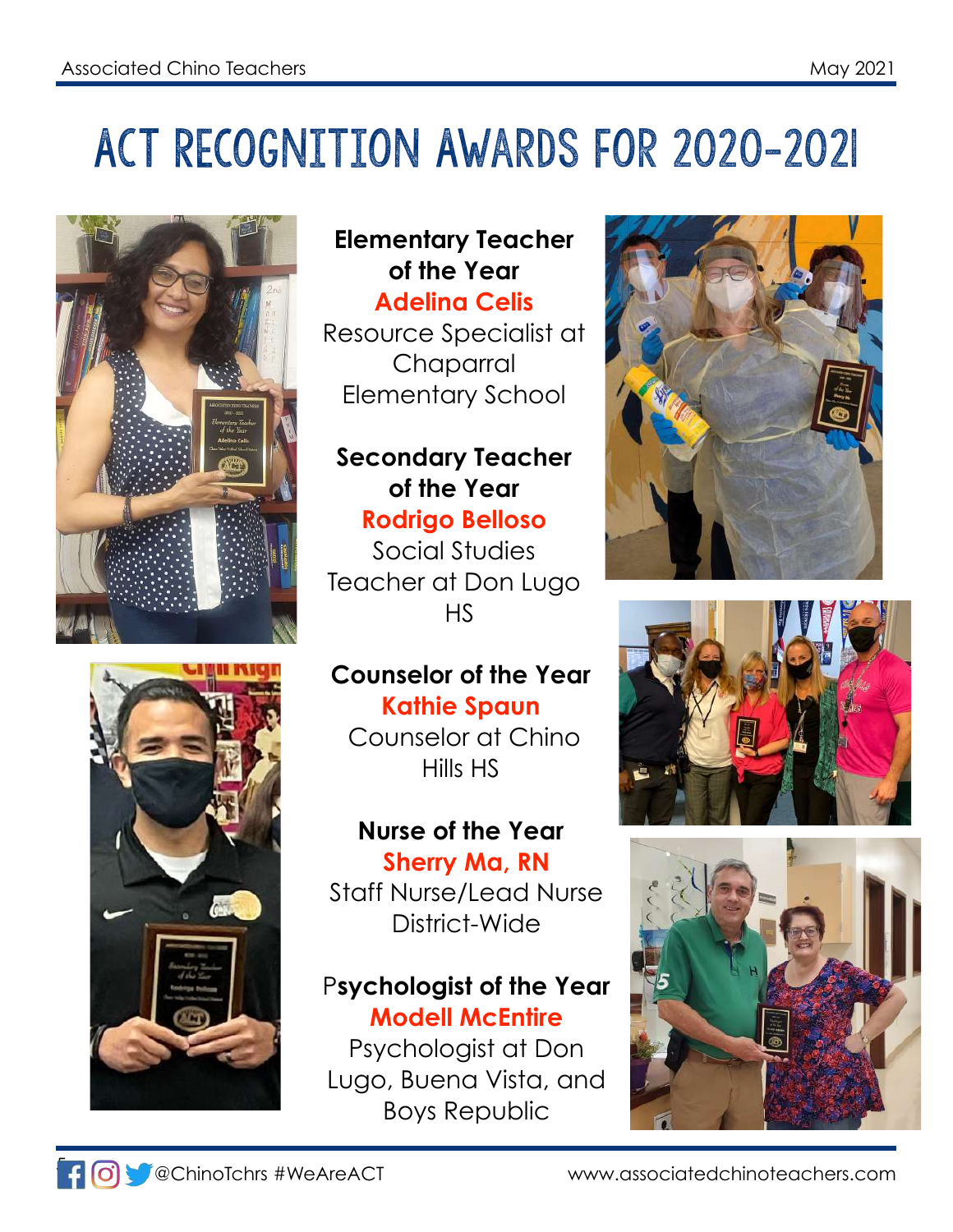# ACT in the Community

### Looking for a way to get some fresh air and exercise?

Join us for our Roadside Adoption Fridays to help keep Peyton Drive looking good.

ACT will provide masks, trash collection materials, and refreshments at a local business when we're done.

**Clean up Time:** 4:00-5:00pm **Dates:** March 19, April 16, May 21 Meet first in the PetSmart parking lot at the Costco shopping center.

### **Questions?**

Contact Cathy Lopez, member engagement chair, at **clopezeducator@gmail.com**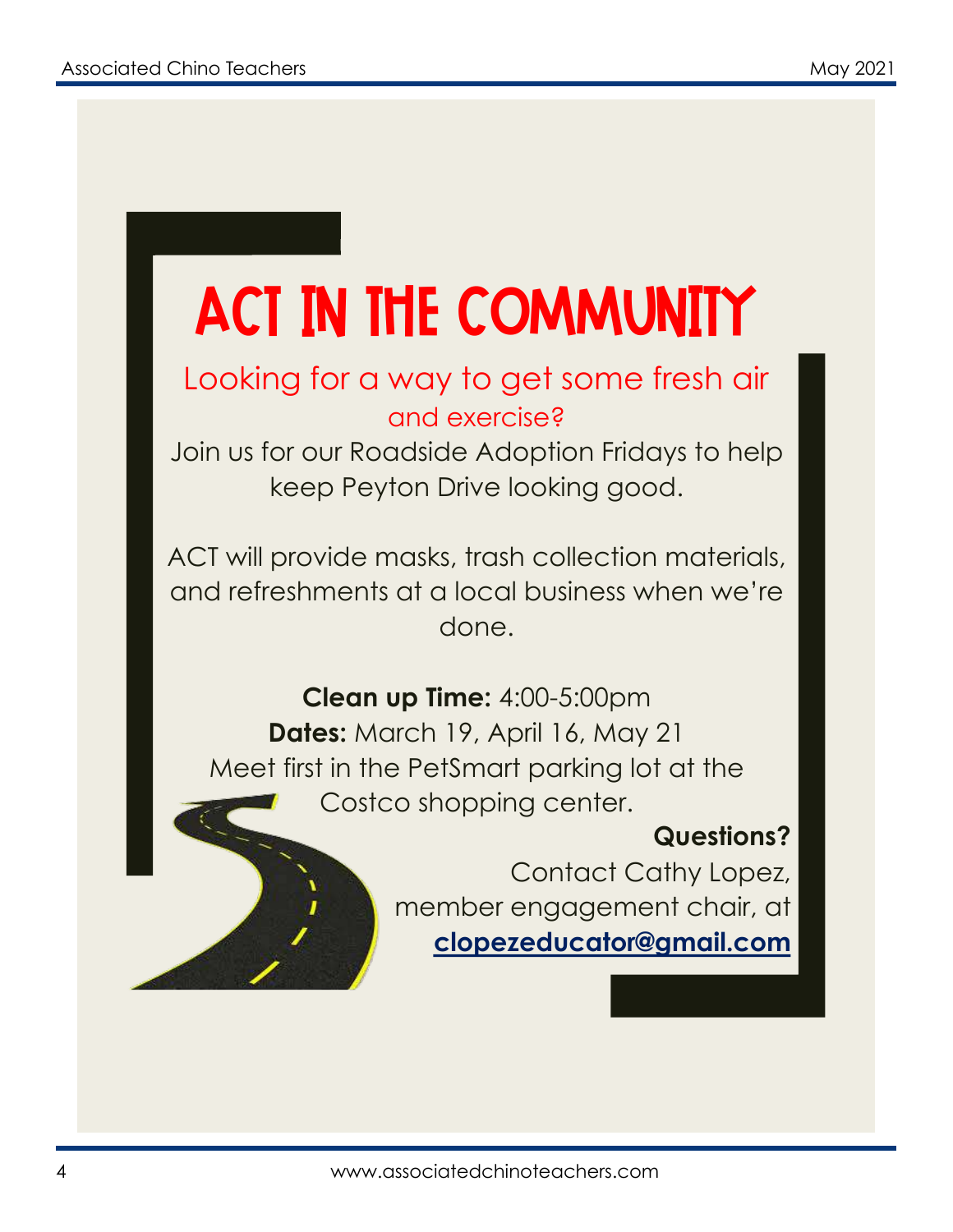### **ELECTION RESULTS**

### **Voting closed April 19, 2021**



### Term beginning July 1, 2021 and ending June 30, 2023

**VICE PRESIDENT SECONDARY DIRECTOR ELEMENTARY DIRECTOR TREASURER** 

**Kelly Larned Alison Berg Will Renner** Laura A. Salinas



Contact me for a limited time gift card offer!

### **CTA Auto & Home Insurance Program by California Casualty**

- $\checkmark$  CTA endorsed since 1951
- $\checkmark$  Educator specific policy benefits
- $\checkmark$  Expanded skip payment options
- $\checkmark$  \$423 average annual savings
- $\sqrt{99\%}$  Customer Satisfaction
- $\sqrt{\phantom{a}}$  Free ID Defense





**Your Member Advocate Charlene Rowens** 951.751.0545 readyforquote.com/charlene



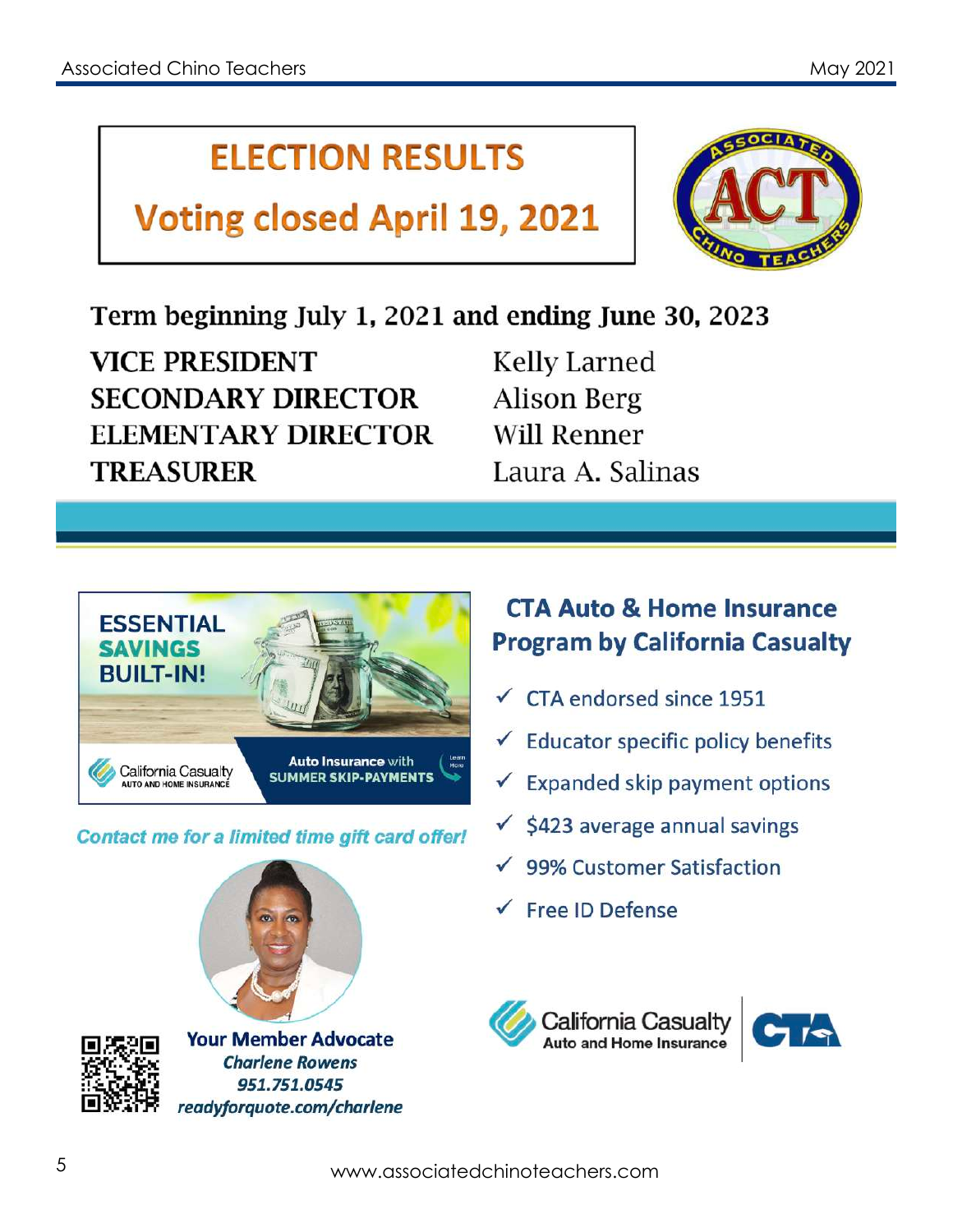## ACT 2021 Retirees

|                         | <b>YEARS OF</b><br><b>SERVICE</b> |                          | <b>YEARS OF</b><br><b>SERVICE</b> |
|-------------------------|-----------------------------------|--------------------------|-----------------------------------|
| Robert Morey            | 26                                | Karen Cradduck           | 32                                |
| <b>Deborah Weiss</b>    | 28                                | Elizabeth Emhoff         | 23                                |
| Martha O'Keefe          | 32                                | Cynthia Worthington      | 29                                |
| Mary Drumonde           | $\overline{7}$                    | Michelle Klinkert        | 16                                |
| Kimberly McCormick      | 8                                 | Lori Searing-Williams    | $\overline{4}$                    |
| Lawana Armstrong        | 29                                | Alexandria Matta         | 30                                |
| <b>Judith Hernandez</b> | 24                                | <b>Mary Peck</b>         | 37                                |
| <b>Shirley Keebaugh</b> | 30                                | Lucina Prieto            | 28                                |
| Alison Hutt             | 31                                | <b>Terry Beach</b>       | 23                                |
| Shih Fang (Molly) Tsena | 16                                | Rena Lucariello          | 23                                |
| <b>Jeff Wiley</b>       | 33                                | <b>Elizabeth Degroot</b> | 35                                |
| Mary Wetherbee          | 15                                | Carol Beener             | 34                                |
| Maria Shintaku          | 34                                | Eugene Smith             | 19                                |
| Gordon Woods            | 29                                | Crista Sims              | 31                                |
| James Filarski          | 32                                | Laureen Corsaro          | 21                                |
| Jacqueline Wendling     | 28                                | Leila Reynolds           | 20                                |
| Linda Zeigler           | 38                                | Diane Monka              | 38                                |
| <b>Sherry Hall</b>      | 18                                | Nikki Busch              | 22                                |
| Angelina LaRue          | 29                                | Dianna Lara              | 36                                |
| Raymundo Chavez         | 42                                | Alexandra Reuter         | 35                                |

## 2020-2021 **ACT** Scholarship Recipients

Graham Nathan Nguyen Riley Shuler